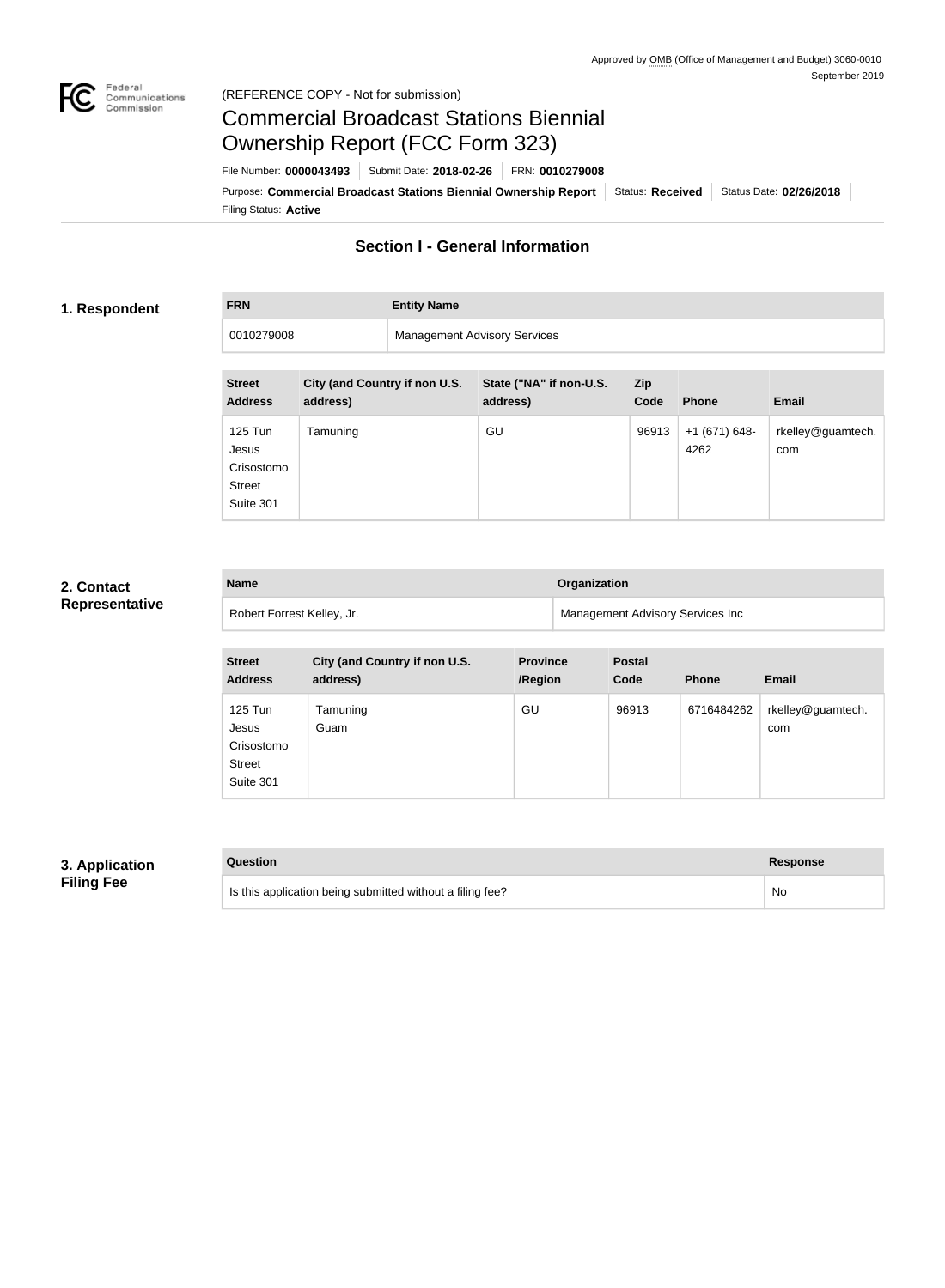| <b>Fees</b> | <b>Application Type</b> | <b>Form Number</b> | <b>Fee Code</b> | Quantity | <b>Fee Amount</b> | <b>Subtotal</b> |
|-------------|-------------------------|--------------------|-----------------|----------|-------------------|-----------------|
|             | Biennial                | Form 323           | <b>MAR</b>      |          | 85                | \$70.00         |
|             |                         |                    |                 |          | Total             | \$70.00         |

# **4. Nature of Respondent**

| (a) Provide the following information about the Respondent: |                        |
|-------------------------------------------------------------|------------------------|
| <b>Relationship to stations/permits</b>                     | Licensee               |
| <b>Nature of Respondent</b>                                 | For-profit corporation |

**(b) Provide the following information about this report:**

| <b>Purpose</b> | <b>Biennial</b>                                                                                                                                                                        |
|----------------|----------------------------------------------------------------------------------------------------------------------------------------------------------------------------------------|
| "As of" date   | 10/01/2017                                                                                                                                                                             |
|                | When filing a biennial ownership report or validating<br>and resubmitting a prior biennial ownership report, this<br>date must be Oct. 1 of the year in which this report is<br>filed. |

#### **5. Licensee(s) and Station(s)**

#### **Respondent is filing this report to cover the following Licensee(s) and station(s):**

| <b>Licensee/Permittee Name</b>      |                  |             | <b>FRN</b>   |                |
|-------------------------------------|------------------|-------------|--------------|----------------|
| <b>Management Advisory Services</b> |                  | 0010279008  |              |                |
|                                     |                  |             |              |                |
| Fac. ID No.                         | <b>Call Sign</b> | <b>City</b> | <b>State</b> | <b>Service</b> |
|                                     |                  |             |              |                |

# **Section II – Biennial Ownership Information**

160741 KUSG AGANA GU AM

#### **1. 47 C.F.R. Section 73.3613 and Other Documents**

Licensee Respondents that hold authorizations for one or more full power television, AM, and/or FM stations should list all contracts and other instruments set forth in 47 C.F.R. Section 73.3613(a) through (c) for the facility or facilities listed on this report. In addition, attributable Local Marketing Agreements (LMAs) and attributable Joint Sales Agreements (JSAs) must be disclosed by the licensee of the brokering station on its ownership report. If the agreement is an attributable LMA, an attributable JSA, or a network affiliation agreement, check the appropriate box. Otherwise, select "Other." Non-Licensee Respondents, as well as Licensee Respondents that only hold authorizations for Class A television and/or low power television stations, should select "Not Applicable" in response to this question.

| <b>Document Information</b>                     |                                                           |
|-------------------------------------------------|-----------------------------------------------------------|
| Description of contract or instrument           | Articles of Incorporation                                 |
| Parties to contract or instrument               | Robert F Kelley Jr. and Nancy L. Kelley                   |
| Date of execution                               | 11/1990                                                   |
| Date of expiration                              | No expiration date                                        |
| <b>Agreement type</b><br>(check all that apply) | Other<br><b>Agreement Type: Articles of Incorporation</b> |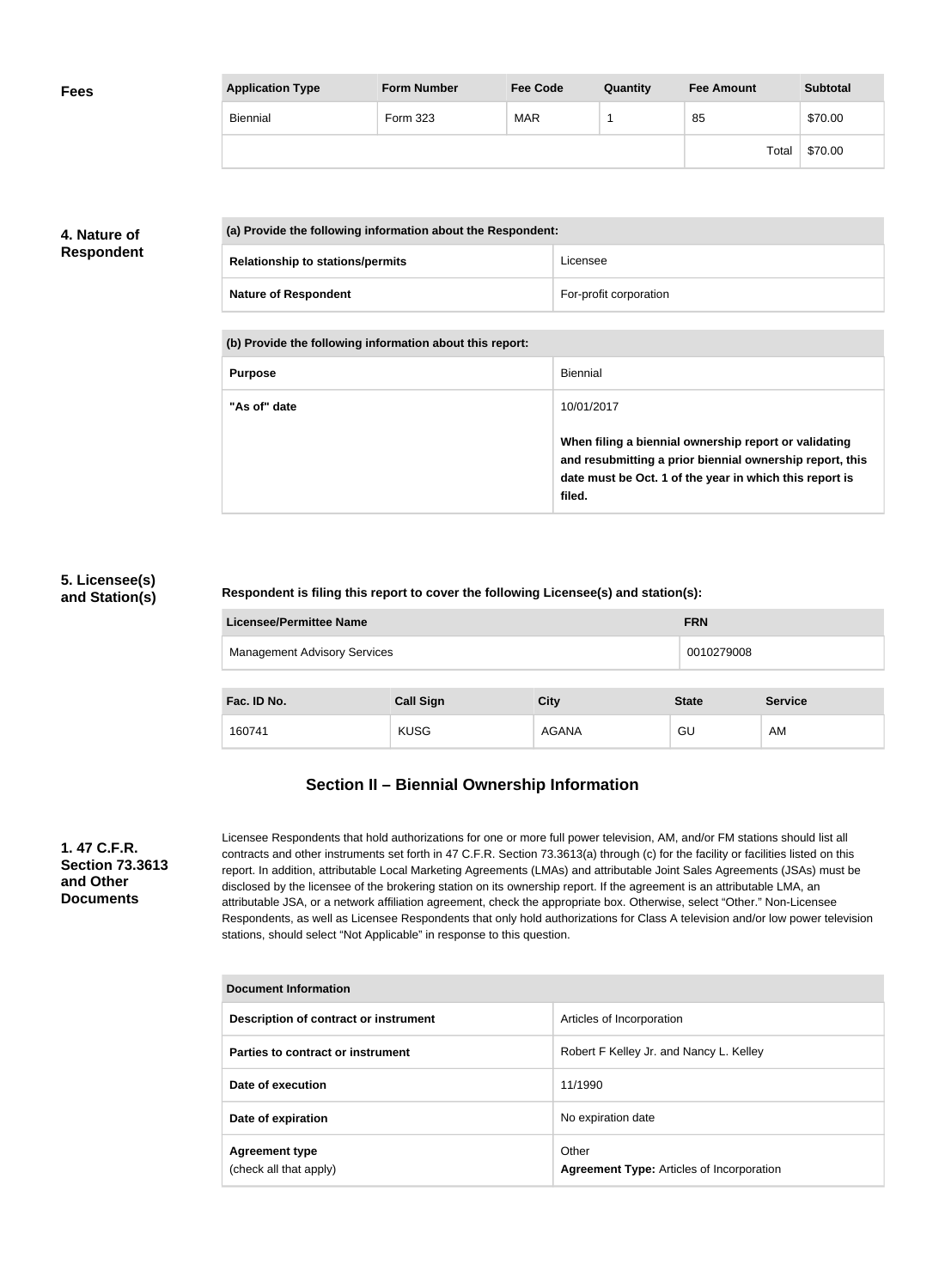**(a)** Ownership Interests. This Question requires Respondents to enter detailed information about ownership interests by generating a series of subforms. Answer each question on each subform. The first subform listing should be for the Respondent itself. If the Respondent is not a natural person, also list each of the officers, directors, stockholders, non-insulated partners, non-insulated members, and any other persons or entities with a direct attributable interest in the Respondent pursuant to the standards set forth in 47 C.F.R. Section 73.3555. (A "direct" interest is one that is not held through any intervening companies or entities.) List each interest holder with a direct attributable interest in the Respondent separately.

Leave the percentage of total assets (Equity Debt Plus) field blank for an interest holder unless that interest holder has an attributable interest in the Respondent solely on the basis of the Commission's Equity Debt Plus attribution standard, 47 C.F.R. Section 73.3555, Note 2(i).

In the case of vertical or indirect ownership structures, list only those interests in the Respondent that also represent an attributable interest in the Licensee(s) for which the report is being submitted.

Entities that are part of an organizational structure that includes holding companies or other forms of indirect ownership must file separate ownership reports. In such a structure do not report, or file a separate report for, any interest holder that does not have an attributable interest in the Licensee(s) for which the report is being submitted.

Please see the Instructions for further detail concerning interests that must be reported in response to this question.

The Respondent must provide an FCC Registration Number for each interest holder reported in response to this question. Please see the Instructions for detailed information and guidance concerning this requirement.

| <b>FRN</b>                                                                                                                       | 0010279008                                              |                                 |                            |
|----------------------------------------------------------------------------------------------------------------------------------|---------------------------------------------------------|---------------------------------|----------------------------|
| <b>Entity Name</b>                                                                                                               | <b>Management Advisory Services</b>                     |                                 |                            |
| <b>Address</b>                                                                                                                   | PO Box                                                  |                                 |                            |
|                                                                                                                                  | <b>Street 1</b>                                         | 125 Tun Jesus Crisostomo Street |                            |
|                                                                                                                                  | <b>Street 2</b>                                         | Suite 301                       |                            |
|                                                                                                                                  | <b>City</b>                                             | Tamuning                        |                            |
|                                                                                                                                  | State ("NA" if non-U.S.<br>address)                     | GU                              |                            |
|                                                                                                                                  | <b>Zip/Postal Code</b>                                  | 96913                           |                            |
|                                                                                                                                  | Country (if non-U.S.<br>address)                        | <b>United States</b>            |                            |
| <b>Listing Type</b>                                                                                                              | Respondent                                              |                                 |                            |
| <b>Positional Interests</b><br>(check all that apply)                                                                            | Respondent                                              |                                 |                            |
| <b>Tribal Nation or Tribal</b><br><b>Entity</b>                                                                                  | Interest holder is not a Tribal nation or Tribal entity |                                 |                            |
| <b>Interest Percentages</b><br>(enter percentage values                                                                          | <b>Voting</b>                                           | 0.0%                            | <b>Jointly Held?</b><br>No |
| from 0.0 to 100.0)                                                                                                               | <b>Equity</b>                                           | 0.0%                            |                            |
|                                                                                                                                  | <b>Total assets (Equity Debt</b><br>Plus)               | 0.0%                            |                            |
| Does interest holder have an attributable interest in one or more broadcast stations<br>No<br>that do not appear on this report? |                                                         |                                 |                            |

**Ownership Information**

| <b>Ownership Information</b> |  |  |
|------------------------------|--|--|
|------------------------------|--|--|

| <b>FRN</b>     | 0006621528            |  |
|----------------|-----------------------|--|
| <b>Name</b>    | Robert F. Kelley, Jr. |  |
| <b>Address</b> | PO Box                |  |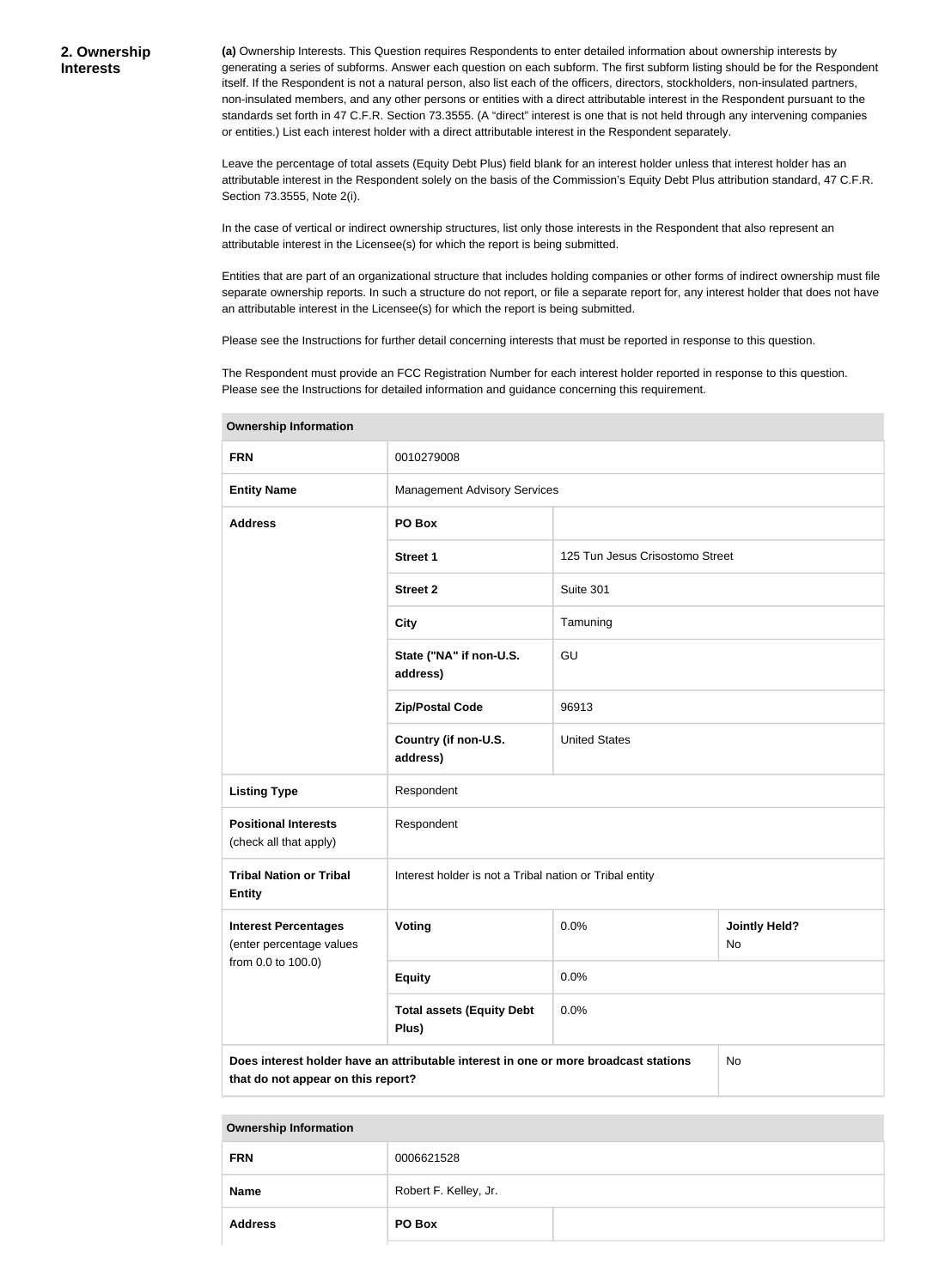|                                                                                                                            | <b>Street 1</b>                           | 125 Tun Jesus Crisostomo Street |                            |
|----------------------------------------------------------------------------------------------------------------------------|-------------------------------------------|---------------------------------|----------------------------|
|                                                                                                                            | <b>Street 2</b>                           | Suite 301                       |                            |
|                                                                                                                            | <b>City</b>                               | Tamuning                        |                            |
|                                                                                                                            | State ("NA" if non-U.S.<br>address)       | GU                              |                            |
|                                                                                                                            | <b>Zip/Postal Code</b>                    | 96913                           |                            |
|                                                                                                                            | Country (if non-U.S.<br>address)          | <b>United States</b>            |                            |
| <b>Listing Type</b>                                                                                                        | <b>Other Interest Holder</b>              |                                 |                            |
| <b>Positional Interests</b><br>(check all that apply)                                                                      | Officer, Director, Stockholder            |                                 |                            |
| Citizenship, Gender,                                                                                                       | <b>Citizenship</b>                        | <b>US</b>                       |                            |
| <b>Ethnicity, and Race</b><br><b>Information (Natural</b>                                                                  | Gender                                    | Male                            |                            |
| <b>Persons Only)</b>                                                                                                       | <b>Ethnicity</b>                          | Not Hispanic or Latino          |                            |
|                                                                                                                            | Race                                      | White                           |                            |
| <b>Interest Percentages</b><br>(enter percentage values<br>from 0.0 to 100.0)                                              | <b>Voting</b>                             | 51.0%                           | <b>Jointly Held?</b><br>No |
|                                                                                                                            | <b>Equity</b>                             | 51.0%                           |                            |
|                                                                                                                            | <b>Total assets (Equity Debt</b><br>Plus) | 51.0%                           |                            |
| Does interest holder have an attributable interest in one or more broadcast stations<br>that do not appear on this report? |                                           | Yes                             |                            |

| <b>FRN</b>                                                |                                  |                                 |  |
|-----------------------------------------------------------|----------------------------------|---------------------------------|--|
|                                                           |                                  | 0023376965                      |  |
| <b>Name</b>                                               | Nancy L. Kelley                  |                                 |  |
| <b>Address</b>                                            | PO Box                           |                                 |  |
|                                                           | Street 1                         | 125 Tun Jesus Crisostomo Street |  |
|                                                           | <b>Street 2</b>                  | Suite 301                       |  |
|                                                           | <b>City</b>                      | Tamuning                        |  |
|                                                           | <b>Province/Region</b>           | GU                              |  |
|                                                           | <b>Zip/Postal Code</b>           | 96913                           |  |
|                                                           | Country (if non-U.S.<br>address) | Guam                            |  |
| <b>Listing Type</b>                                       | Other Interest Holder            |                                 |  |
| <b>Positional Interests</b><br>(check all that apply)     | Officer, Director, Stockholder   |                                 |  |
| Citizenship, Gender,                                      | <b>Citizenship</b>               | <b>US</b>                       |  |
| <b>Ethnicity, and Race</b><br><b>Information (Natural</b> | Gender                           | Female                          |  |
| <b>Persons Only)</b>                                      | <b>Ethnicity</b>                 | Not Hispanic or Latino          |  |

# **Ownership Information**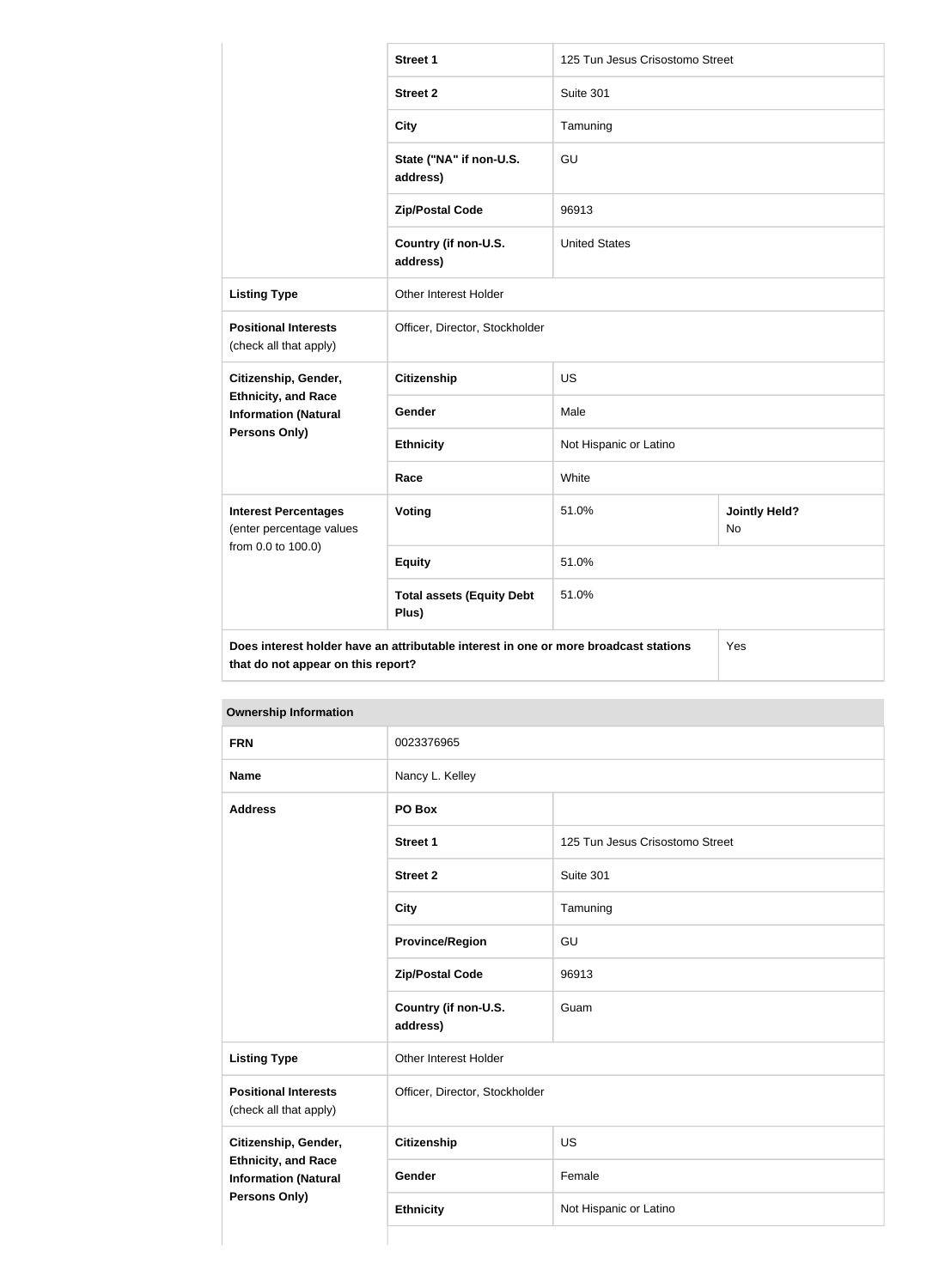|                                                                                                                            | Race                                      | White |                             |
|----------------------------------------------------------------------------------------------------------------------------|-------------------------------------------|-------|-----------------------------|
| <b>Interest Percentages</b><br>(enter percentage values<br>from 0.0 to 100.0)                                              | <b>Voting</b>                             | 49.0% | <b>Jointly Held?</b><br>No. |
|                                                                                                                            | <b>Equity</b>                             | 49.0% |                             |
|                                                                                                                            | <b>Total assets (Equity Debt</b><br>Plus) | 49.0% |                             |
| Does interest holder have an attributable interest in one or more broadcast stations<br>that do not appear on this report? |                                           |       | Yes                         |
| ALL PRODUCTS IN THE CHARGE OF REAL PROPERTY AND RELEASED TO THE CONTRACT AND ACCOUNT TO A RELEASED FOR THE CONTRACT OF     |                                           |       |                             |

| (b) Respondent certifies that any interests, including equity, financial, or voting | <b>Yes</b> |
|-------------------------------------------------------------------------------------|------------|
| interests, not reported in this filing are non-attributable.                        |            |
| If "No," submit as an exhibit an explanation.                                       |            |

| (c) Does the Respondent or any reported interest holder<br>hold an attributable interest in any newspaper entities in<br>the same market as any station for which this report is<br>filed, as defined in 47 C.F.R. Section 73.3555?                                                                                                                                                                                                                                                                                                                                                                                                              |
|--------------------------------------------------------------------------------------------------------------------------------------------------------------------------------------------------------------------------------------------------------------------------------------------------------------------------------------------------------------------------------------------------------------------------------------------------------------------------------------------------------------------------------------------------------------------------------------------------------------------------------------------------|
| If "Yes," provide information describing the interest(s), using<br>EITHER the subform OR the spreadsheet option below.<br>Respondents with a large number (50 or more) of entries to<br>submit should use the spreadsheet option.                                                                                                                                                                                                                                                                                                                                                                                                                |
| NOTE: Spreadsheets must be submitted in a special XML<br>Spreadsheet format with the appropriate structure that is<br>specified in the documentation. For instructions on how to<br>use the spreadsheet option to complete this question<br>(including templates to start with), please Click Here.                                                                                                                                                                                                                                                                                                                                              |
| If using the subform, leave the percentage of total assets<br>(Equity Debt Plus) field blank for an interest holder unless<br>that interest holder has an attributable interest in the<br>newspaper entity solely on the basis of the Commission's<br>Equity Debt Plus attribution standard, 47 C.F.R. Section<br>73.3555, Note 2(i). If using an XML Spreadsheet, enter "NA"<br>into the percentage of total assets (Equity Debt Plus) field<br>for an interest holder unless that interest holder has an<br>attributable interest in the newspaper entity solely on the<br>basis of the Commission's Equity Debt Plus attribution<br>standard. |
| The Respondent must provide an FCC Registration Number<br>for each interest holder reported in response to this<br>question. Please see the Instructions for detailed information<br>and guidance concerning this requirement.                                                                                                                                                                                                                                                                                                                                                                                                                   |

| (d) Are any of the individuals listed as an attributable interest holder in the Respondent married to each other | Yes |
|------------------------------------------------------------------------------------------------------------------|-----|
| or related to each other as parentchild or as siblings?                                                          |     |

If "Yes," provide the following information for each such the relationship.

# **Family Relationships FRN** 0006621528 **Name** Robert F Kelley , Jr . **FRN** 10023376965 **Name** Nancy L Kelley